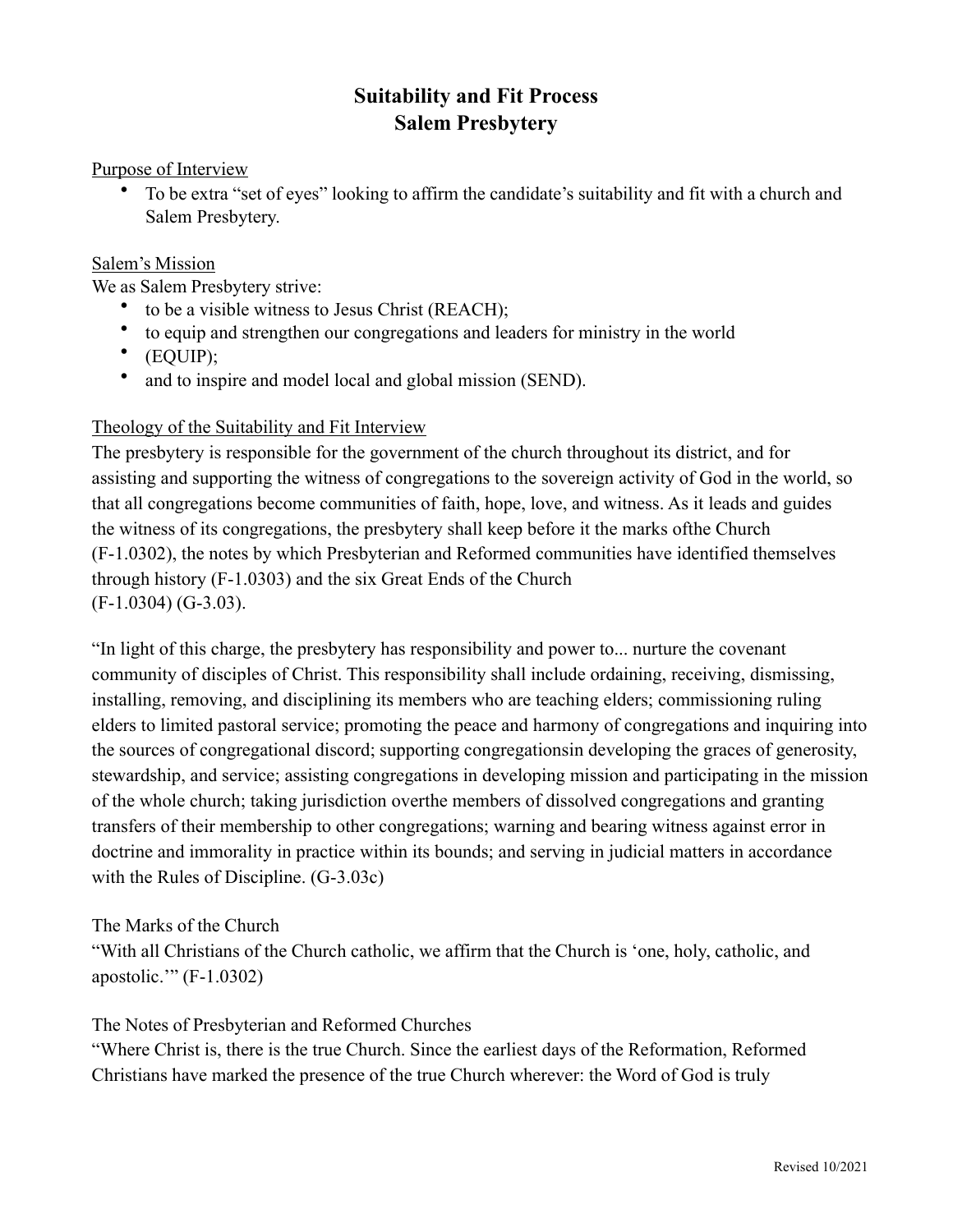preached and heard, the Sacraments are rightly administered, and ecclesiastical discipline is uprightly ministered." (F-1.0303)

The Great Ends of the Church

"The great ends of the Church are:

- the proclamation of the gospel for the salvation of humankind;
- the shelter, nurture, and spiritual fellowship of the children of God;''
- the maintenance of divine worship;<br>• the preservation of the truth:
- the preservation of the truth;
- the promotion of social righteousness; and
- the exhibition of the Kingdom of Heaven to the world." (F-1.0304)

### Suitability and Fit Process

- 1. When the top 2-3 candidates have been identified by the PNC (or the Session/Transition Team in the case of Temporary positions), and before they are invited for on-site interviews, their names and Presbytery affiliation are given to the General Presbyter (GP) who will contact the candidates' presbytery to perform a Presbyter-Presbyter executive check. Assuming the way be clear, the GP will give the PNC permission to invite top candidates for in-person interviews. Under no circumstances should there be further conversation with candidates until the Presbyter-Presbyter check is complete.
- 2. When the PNC has narrowed its search and plans to bring its final candidates to the field for an on-site interview, they contact the COM Task Force on Transitions in Ministry at least ten days before the scheduled visit. This will allow the Task Force Moderator to confirm that there will be adequate representation of the Task Force at the interview. The PNC should allow up to an hour for the COM Task Force on Transitions in Ministry to interview the candidate(s) for suitability and fit. The Liaison will arrange for this to take place, inviting all members of the Task Force, making sure that they have a copy of the candidate's PIF, the candidate's Journey of Faith and Faith Statement, and the church's MIF in advance of the meeting. The General Presbyter may attend. The COM Task Force on Transitions in Ministry may interview the candidate and PNC separately. Please note that this is a highly confidential process.
- 3. The Members of the COM Task Force shall have reviewed (a.) the Five-Year Financial Projection supplied to the COM by the church and (b.) the church's Mission Study (or summary). The reports Exit Interviews and/or Transitional Pastor may be reviewed.
- 4. The interview which may take place in person at a mutually agreeable location, or via Zoom - will
	- a. See to ensure that the competencies of the candidate (in the PIF) and the leadership qualities required of the church (in the MIF) are compatible.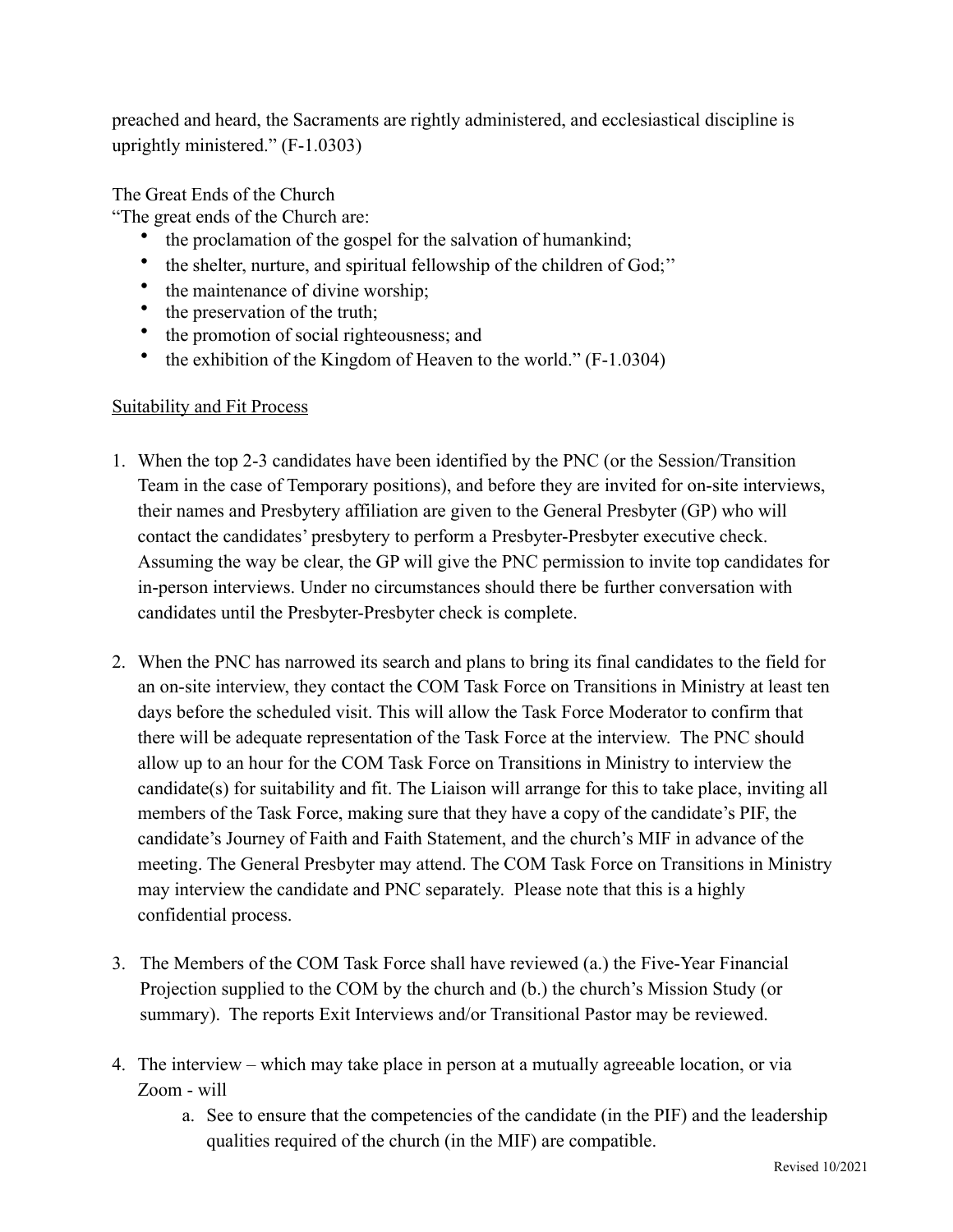- b. Ask probing questions that PNC's sometime don't ask, and
- c. Determine whether this person intends to be a faithful presbyter fulfilling God's mission in Salem Presbytery and the Presbyterian Church (USA).

#### **Format of the Interview**

- 1. Open with prayer
- 2. Introductions
	- a. COM Task Force members state name, church they serve and in what capacity (elder/minister)
	- b. PNC members state name, and role on committee
	- c. Candidate shares name
- 3. Purpose of meeting meeting facilitator (usually the COM Task Force on Transitions in Ministry Moderator) states purpose of meeting is to be extra 'set of eyes' looking to affirm the candidate's suitability with church and Presbytery. The interview will focus only on the candidate present. The COM Task Force is interested in ensuring a successful call for both the congregation and the candidate. The Task Force will ask a series of questions of the PNC and the candidate, some of them may duplicate what PNC and candidate have already talked about with each other. The Task Force will answer any questions posed by the candidate or the PNC.
- 4. Suggested questions are listed below. There is no particular order to the questions; the first two questions below provide a good starting point. All Task Force members present should participate in the interview.
- 5. When there no more questions from the COM Task Force, PNC, or candidate, close interview with prayer so that COM members may meet separately and vote.
- 6. The COM Task Force on Transitions in Ministry will communicate to the PNC its assessment of the current candidate's suitability and fit. No comparisons will be made with other candidates. If the COM finds the match suitable, the PNC may proceed with their process, considering this and other candidates.

If the candidate has not been approved by the appropriate COM Task Force, but the PNC still thinks the candidate is appropriate, the PNC may appeal the decision to the COM Leadership Team as a whole. The COM Task Force will be allowed to address the COM Leadership Team first, sharing its concerns and conclusion, then the PNC will be allowed to address the COM Leadership Team to make their case for the candidate.

If the entire COM approves the candidate, then the process will go forward. If the COM Leadership Team sustains the decision of the COM Task Force, then the PNC will have to decide whether it wants to start over or present the call to Presbytery with the negative recommendation about the call from the COM.